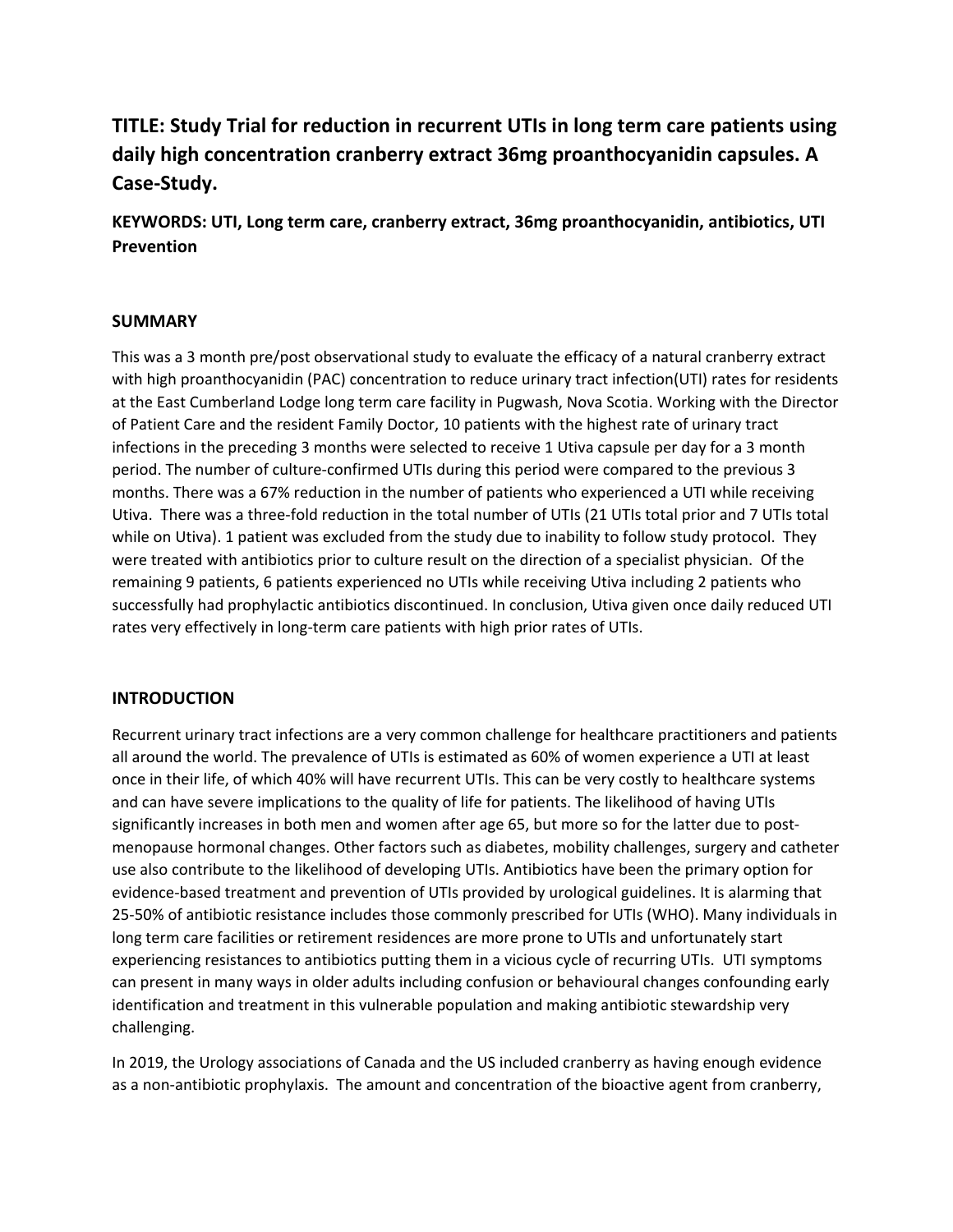Proanthocyanidins (PACs) is important. Most cranberry supplements or juice products have minimal amounts of PACs. Utiva is a natural cranberry extract in a capsule which has 36mg PACs.

This case-study was conducted at East Cumberland Lodge, a Level 2 long term care facility in Pugwash, Nova Scotia. The trial was initiated by Dr Donald Rowe, Medical Director at East Cumberland Lodge to help reduce the recurrence of UTIs among his most complex patients. UTIs were identified only after standard culture testing which guided antibiotic selection and prior patient history. In the pursuit of a safe and effective non-antibiotic prophylactic option to reduce UTI recurrences for his resident patients a recent positive experience with a community based patient using Utiva lead to this larger trial.

The introduction of Utiva was a collaboration between Dr Don Rowe(resident physician) and Wesley Trenholm(Director of Patient Care) at East Cumberland Lodge to investigate the efficacy of Utiva in chronic recurrent UTIs.

## **METHOD & RESULTS**

They identified 10 of their complex recurrent UTI patients (>3 occurrences in 12 months) for this trial. All patients at the facility are Level 2 residents (require mobility assistance) and of these 10, some had altered renal function, indwelling catheters or on prophylactic antibiotics. Prior to starting the case study, the identified 10 recurrent UTI patients had their daily medications and supplements modified to include 1 Uitva capsule providing 36mg of proanthocyanidins. It was provided at the same time every day. 3 patients were previously on prophylactic antibiotics which was stopped and replaced with Utiva. A history of UTI episodes in the past 90 days was recorded prior to starting Utiva.

Throughout the course of the case study, patients were routinely followed up by nurses and Dr Rowe with no special care provided. If a UTI was identified, the patient was administered an antibiotic by the doctor as treatment for that acute episode while still continuing with the daily Utiva capsule. At 45 days after starting and at the 90 day mark, the patients were interviewed and their medical records were checked to verify any UTI episodes and the admintration of any antibiotics.

One participant was excluded from the study due to breach of study protocol. They were treated with antibiotics at symptom onset on the direction of a specialist physician on three occasions during the study period. Therefore, they did not have culture confirmed UTI prior to treatment. They are included in the data table for completeness but excluded from analyses. (Table 1)

There was a 67% reduction in the number of patients who experienced a UTI while receiving Utiva (9 prior and 3 post). There was a five-fold reduction in the total number of UTIs (20 UTIs total prior and 4 UTIs total while on Utiva). 6 of the 9 patients had no UTIs while on Utiva daily.

2 patients with indwelling catheters had a 83% reduction in UTIs(6 UTIs prior and 1 UTI while taking Utiva ).